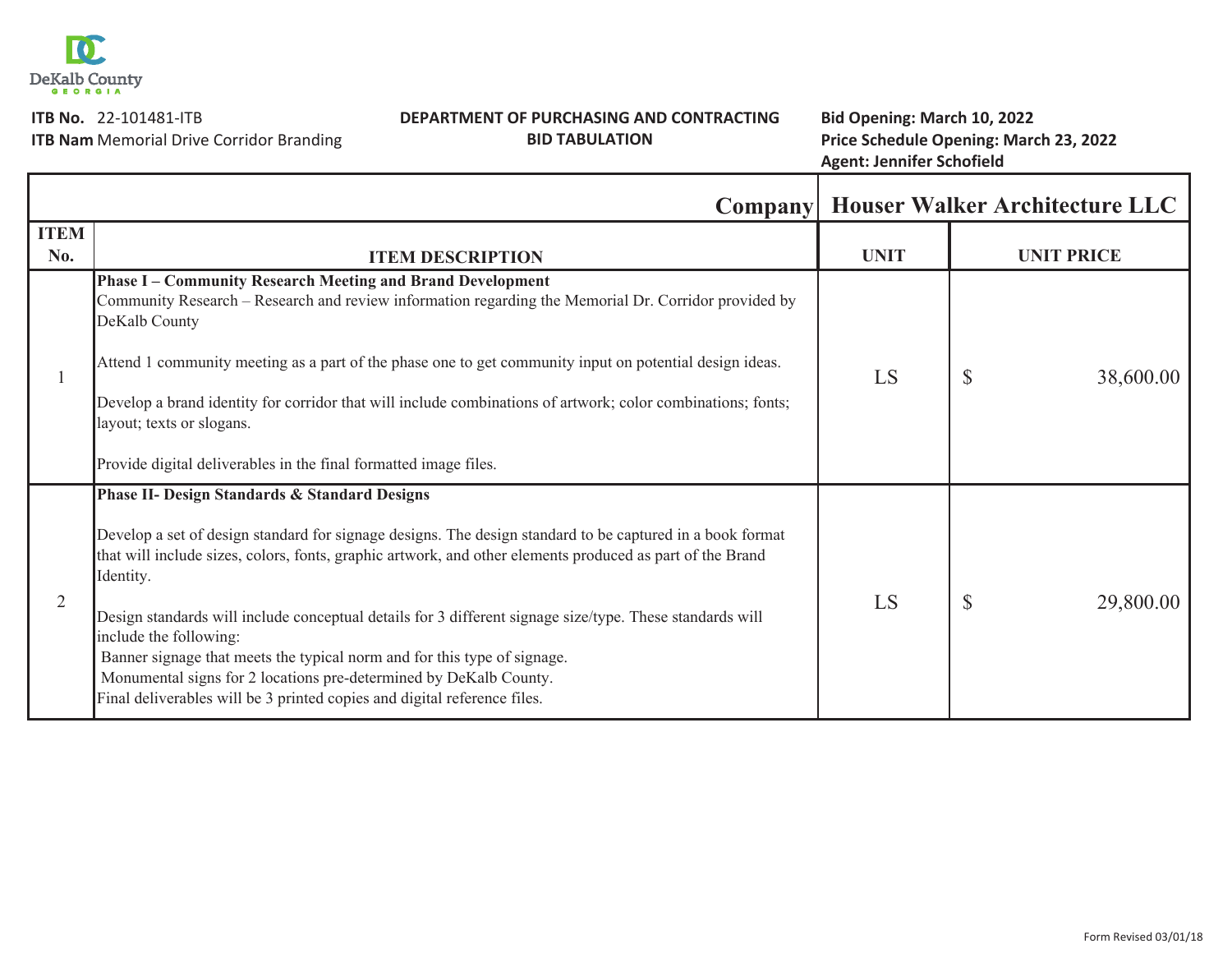

| $\mathfrak{Z}$ | <b>Phase III - Site Specific Monumental Signage</b><br>Develop site specific signage, incorporating the brand identity and standards developed in Phase II.<br>This will include detailed drawings and specifications sufficient for a signage fabricator/installer to<br>price and construct.<br>Drawings and specifications will include desired outcomes for lighting but does not have to include<br>specific electrical engineering in the deliverables.<br>Drawings should account for localized topography and site boundaries but may need to subcontract<br>out topographic and/or utility work to ensure sufficient information is provided in the final<br>deliverable. | LS                                                                                        | $\mathbb{S}$ | 29,000.00  |
|----------------|------------------------------------------------------------------------------------------------------------------------------------------------------------------------------------------------------------------------------------------------------------------------------------------------------------------------------------------------------------------------------------------------------------------------------------------------------------------------------------------------------------------------------------------------------------------------------------------------------------------------------------------------------------------------------------|-------------------------------------------------------------------------------------------|--------------|------------|
| $\overline{4}$ | <b>Construction Administration</b><br>Work with the County to provide construction administration services for the implementation of the<br>site-specific work.<br>Review shop drawings and verification of mockup samples, and coordinate production of all owner<br>warranties and closeout documentation.<br>Provide 3 periodic site review meetings, to observe and document the progress of installation work.                                                                                                                                                                                                                                                                | LS                                                                                        | \$           | 5,000.00   |
| 5 <sup>5</sup> | Topographic Survey (if required)                                                                                                                                                                                                                                                                                                                                                                                                                                                                                                                                                                                                                                                   | LS                                                                                        | $\mathbb{S}$ | 2,000.00   |
| Subtotal:      |                                                                                                                                                                                                                                                                                                                                                                                                                                                                                                                                                                                                                                                                                    |                                                                                           | $\mathbf S$  | 104,400.00 |
| 6              | Should additional services be required, not covered by the tasks above, please provide an hourly rate<br>for each discipline:<br>Principal Architect<br>Project Manager<br>Senior Architect<br>Architect II<br>Architect I<br><b>Intern Architect</b><br>Administrative                                                                                                                                                                                                                                                                                                                                                                                                            | Hourly:<br>\$175.00<br>\$140.00<br>\$140.00<br>\$125.00<br>\$115.00<br>\$95.00<br>\$95.00 |              |            |
|                | Engineer                                                                                                                                                                                                                                                                                                                                                                                                                                                                                                                                                                                                                                                                           | \$120.00                                                                                  |              |            |